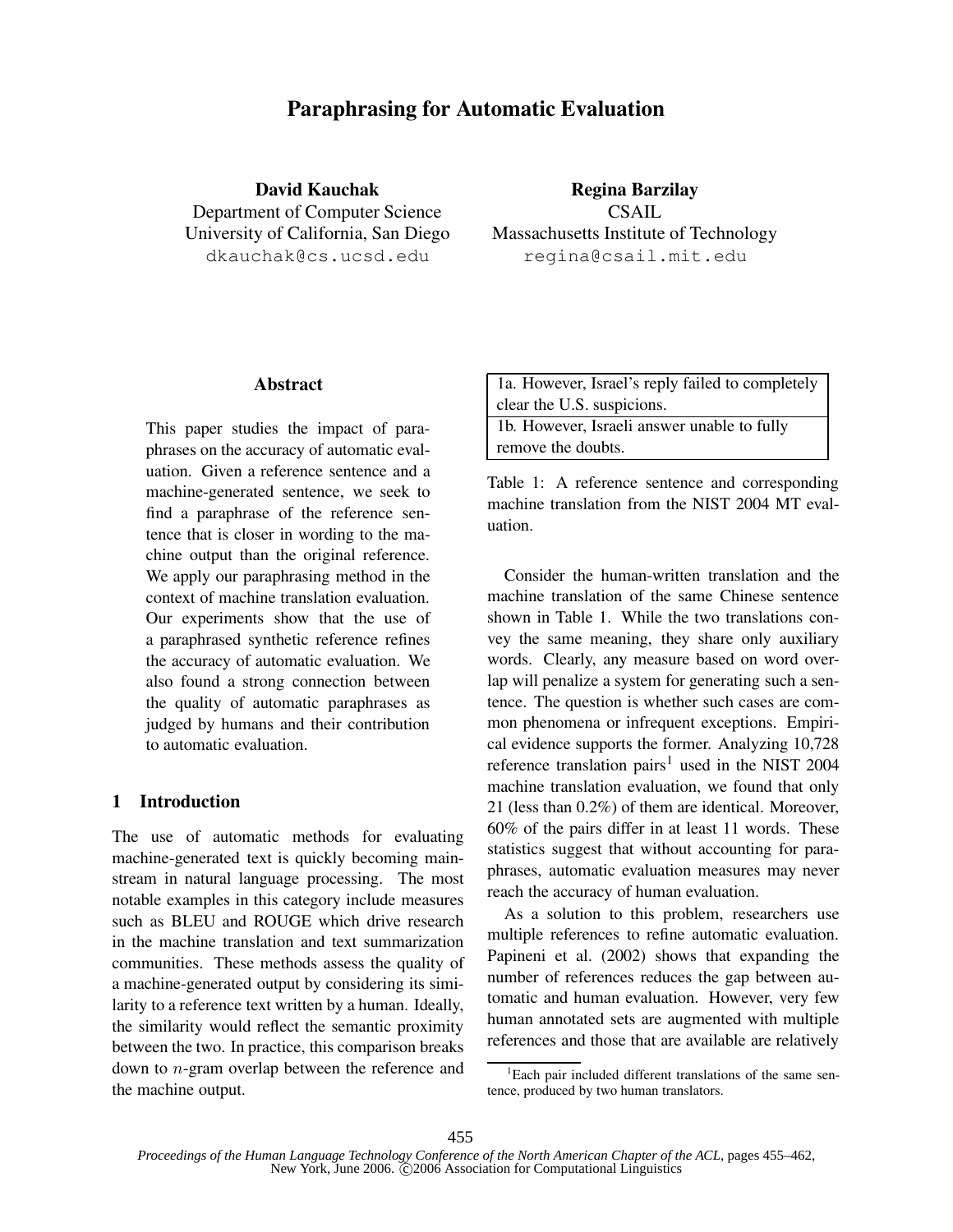small in size. Moreover, access to several references does not guarantee that the references will include the same words that appear in machine-generated sentences.

In this paper, we explore the use of paraphrasing methods for refinement of automatic evaluation techniques. Given a reference sentence and a machine-generated sentence, we seek to find a paraphrase of the reference sentence that is closer in wording to the machine output than the original reference. For instance, given the pair of sentences in Table 1, we automatically transform the reference sentence (1a.) into

However, Israel's *answer* failed to completely *remove* the U.S. suspicions.

Thus, among many possible paraphrases of the reference, we are interested only in those that use words appearing in the system output. Our paraphrasing algorithm is based on the *substitute in context* strategy. First, the algorithm identifies pairs of words from the reference and the system output that could potentially form paraphrases. We select these candidates using existing lexico-semantic resources such as WordNet. Next, the algorithm tests whether the candidate paraphrase is admissible in the context of the reference sentence. Since even synonyms cannot be substituted in any context (Edmonds and Hirst, 2002), this filtering step is necessary. We predict whether a word is appropriate in a new context by analyzing its distributional properties in a large body of text. Finally, paraphrases that pass the filtering stage are used to rewrite the reference sentence.

We apply our paraphrasing method in the context of machine translation evaluation. Using this strategy, we generate a new sentence for every pair of human and machine translated sentences. This synthetic reference then replaces the original human reference in automatic evaluation.

The key findings of our work are as follows:

(1) **Automatically generated paraphrases improve the accuracy of the automatic evaluation methods.** Our experiments show that evaluation based on paraphrased references gives a better approximation of human judgments than evaluation that uses original references.

(2) **The quality of automatic paraphrases determines their contribution to automatic evalua-** **tion.** By analyzing several paraphrasing resources, we found that the accuracy and coverage of a paraphrasing method correlate with its utility for automatic MT evaluation.

Our results suggest that researchers may find it useful to augment standard measures such as BLEU and ROUGE with paraphrasing information thereby taking more semantic knowledge into account.

In the following section, we provide an overview of existing work on automatic paraphrasing. We then describe our paraphrasing algorithm and explain how it can be used in an automatic evaluation setting. Next, we present our experimental framework and data and conclude by presenting and discussing our results.

## **2 Related Work**

**Automatic Paraphrasing and Entailment** Our work is closely related to research in automatic paraphrasing, in particular, to sentence level paraphrasing (Barzilay and Lee, 2003; Pang et al., 2003; Quirk et al., 2004). Most of these approaches learn paraphrases from a parallel or comparable monolingual corpora. Instances of such corpora include multiple English translations of the same source text written in a foreign language, and different news articles about the same event. For example, Pang et al. (2003) expand a set of reference translations using syntactic alignment, and generate new reference sentences that could be used in automatic evaluation.

Our approach differs from traditional work on automatic paraphrasing in goal and methodology. Unlike previous approaches, we are not aiming to produce *any* paraphrase of a given sentence since paraphrases induced from a parallel corpus do not necessarily produce a rewriting that makes a reference closer to the system output. Thus, we focus on words that appear in the system output and aim to determine whether they can be used to rewrite a reference sentence.

Our work also has interesting connections with research on automatic textual entailment (Dagan et al., 2005), where the goal is to determine whether a given sentence can be inferred from text. While we are not assessing an inference relation between a reference and a system output, the two tasks face similar challenges. Methods for entailment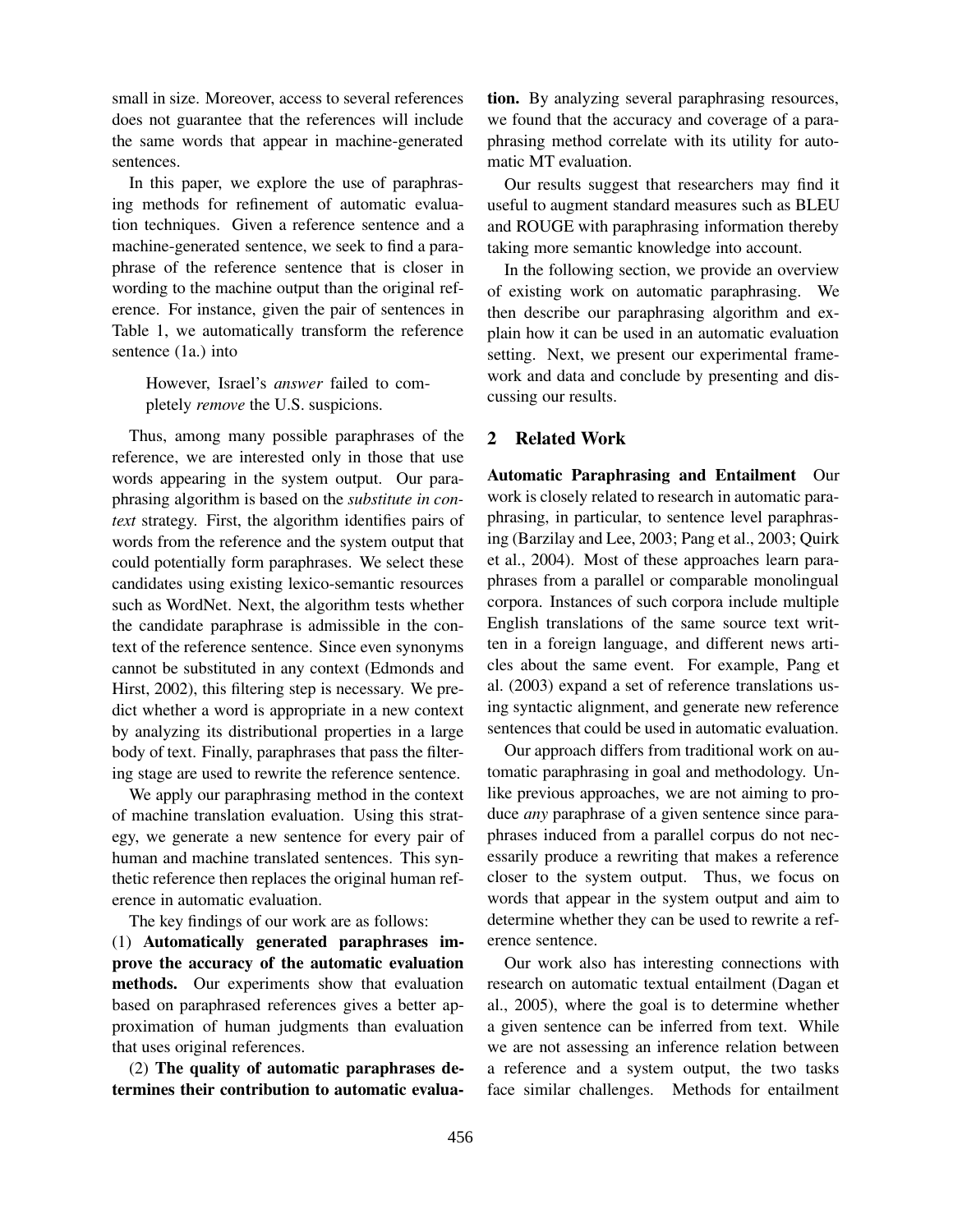recognition extensively rely on lexico-semantic resources (Haghighi et al., 2005; Harabagiu et al., 2001), and we believe that our method for contextual substitution can be beneficial in that context.

**Automatic Evaluation Measures** A variety of automatic evaluation methods have been recently proposed in the machine translation community (NIST, 2002; Melamed et al., 2003; Papineni et al., 2002). All these metrics compute  $n$ -gram overlap between a reference and a system output, but measure the overlap in different ways. Our method for reference paraphrasing can be combined with any of these metrics. In this paper, we report experiments with BLEU due to its wide use in the machine translation community.

Recently, researchers have explored additional knowledge sources that could enhance automatic evaluation. Examples of such knowledge sources include stemming and TF-IDF weighting (Babych and Hartley, 2004; Banerjee and Lavie, 2005). Our work complements these approaches: we focus on the impact of paraphrases, and study their contribution to the accuracy of automatic evaluation.

## **3 Methods**

The input to our method consists of a reference sentence  $R = r_1 \dots r_m$  and a system-generated sentence  $W = w_1 \dots w_p$  whose words form the sets  $\mathcal{R}$ and  $W$  respectively. The output of the model is a synthetic reference sentence  $S_{RW}$  that preserves the meaning of  $R$  and has maximal word overlap with W. We generate such a sentence by substituting words from  $R$  with contextually equivalent words from W.

Our algorithm first selects pairs of candidate word paraphrases, and then checks the likelihood of their substitution in the context of the reference sentence.

**Candidate Selection** We assume that words from the reference sentence that already occur in the system generated sentence should not be considered for substitution. Therefore, we focus on unmatched pairs of the form  $\{(r, w)| r \in \mathcal{R} - \mathcal{W}, w \in \mathcal{W} - \mathcal{R}\}.$ From this pool, we select candidate pairs whose members exhibit high semantic proximity. In our experiments we compute semantic similarity using WordNet, a large-scale lexico-semantic resource employed in many NLP applications for similar pur2a. It is **hard** to believe that such tremendous changes have taken **place** for those people and lands that I have never stopped missing while living abroad.

2b. For someone born here but has been sentimentally attached to a foreign country far from **home**, it is **difficult** to believe this kind of changes.

Table 2: A reference sentence and a corresponding machine translation. Candidate paraphrases are in bold.

poses. We consider a pair as a substitution candidate if its members are synonyms in WordNet.

Applying this step to the two sentences in Table 2, we obtain two candidate pairs (**home**, **place**) and (**difficult**, **hard**).

**Contextual Substitution** The next step is to determine for each candidate pair  $(r_i, w_j)$  whether  $w_j$  is a valid substitution for  $r_i$  in the context of  $r_1 \ldots r_{i-1} \Box r_{i+1} \ldots r_m$ . This filtering step is essential because synonyms are not universally substitutable<sup>2</sup> . Consider the candidate pair (**home**, **place**) from our example (see Table 2). Words **home** and **place** are paraphrases in the sense of "habitat", but in the reference sentence "**place**" occurs in a different sense, being part of the collocation "take place". In this case, the pair (**home**, **place**) cannot be used to rewrite the reference sentence.

We formulate contextual substitution as a binary classification task: given a context  $r_1 \dots r_{i-1} \square r_{i+1} \dots r_m$ , we aim to predict whether  $w_i$  can occur in this context at position i. For each candidate word  $w_j$  we train a classifier that models contextual preferences of  $w_j$ . To train such a classifier, we collect a large corpus of sentences that contain the word  $w_j$  and an equal number of randomly extracted sentences that do not contain this word. The former category forms positive instances, while the latter represents the negative. For the negative examples, a random position in a sentence is selected for extracting the context. This corpus is acquired automatically, and does not require any manual annotations.

<sup>&</sup>lt;sup>2</sup>This can explain why previous attempts to use WordNet for generating sentence-level paraphrases (Barzilay and Lee, 2003; Quirk et al., 2004) were unsuccessful.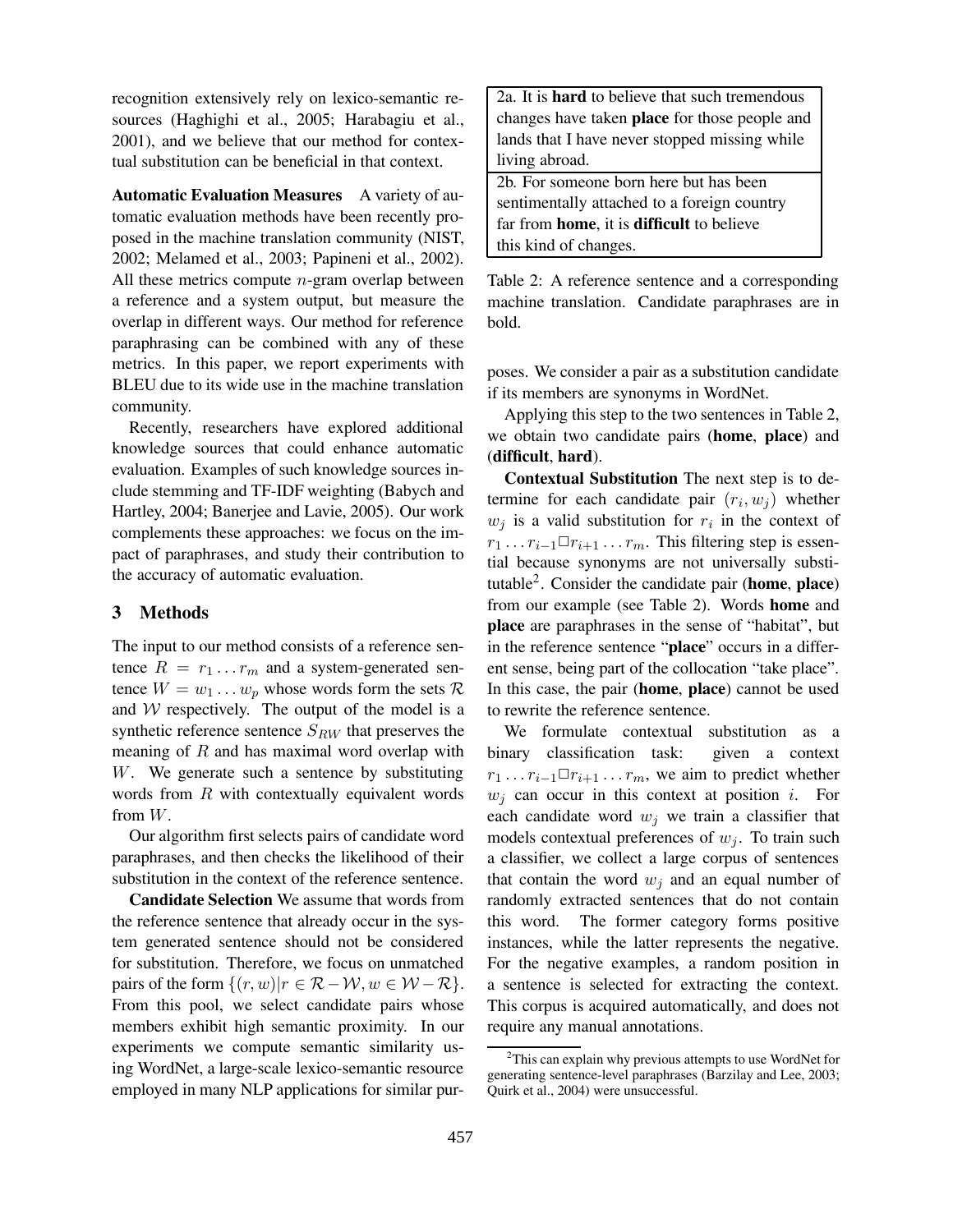We represent context by  $n$ -grams and local collocations, features typically used in supervised word sense disambiguation. Both  $n$ -grams and collocations exclude the word  $w_i$ . An *n*-gram is a sequence of  $n$  adjacent words appearing in  $r_1 \dots r_{i-1} \square r_{i+1} \dots r_m$ . A local collocation also takes into account the position of an  $n$ -gram with respect to the target word. To compute local collocations for a word at position  $i$ , we extract all *n*-grams  $(n = 1 \dots 4)$  beginning at position  $i - 2$  and ending at position  $i + 2$ . To make these position dependent, we prepend each of them with the length and starting position.

Once the classifier<sup>3</sup> for  $w_j$  is trained, we apply it to the context  $r_1 \dots r_{i-1} \square r_{i+1} \dots r_m$ . For positive predictions, we rewrite the string as  $r_1 \ldots r_{i-1} w_j r_{i+1} \ldots r_m$ . In this formulation, all substitutions are tested independently.

For the example from Table 2, only the pair (**difficult**, **hard**) passes this filter, and thus the system produces the following synthetic reference:

For someone born here but has been sentimentally attached to a foreign country far from home, it is **hard** to believe this kind of changes.

The synthetic reference keeps the meaning of the original reference, but has a higher word overlap with the system output.

One of the implications of this design is the need to develop a large number of classifiers to test contextual substitutions. For each word to be inserted into a reference sentence, we need to train a separate classifier. In practice, this requirement is not a significant burden. The training is done off-line and only once, and testing for contextual substitution is instantaneous. Moreover, the first filtering step effectively reduces the number of potential candidates. For example, to apply this approach to the 71,520 sentence pairs from the MT evaluation set (described in Section 4.1.2), we had to train 2,380 classifiers.

We also discovered that the key to the success of this approach is the size of the corpus used for training contextual classifiers. We derived training corpora from the English Gigaword corpus, and the average size of a corpus for one classifier is 255,000

sentences. We do not attempt to substitute any words that have less that 10,000 appearances in the Gigaword corpus.

## **4 Experiments**

Our primary goal is to investigate the impact of machine-generated paraphrases on the accuracy of automatic evaluation. We focus on automatic evaluation of machine translation due to the availability of human annotated data in that domain. The hypothesis is that by using a synthetic reference translation, automatic measures approximate better human evaluation. In section 4.2, we test this hypothesis by comparing the performance of BLEU scores with and without synthetic references.

Our secondary goal is to study the relationship between the quality of paraphrases and their contribution to the performance of automatic machine translation evaluation. In section 4.3, we present a manual evaluation of several paraphrasing methods and show a close connection between intrinsic and extrinsic assessments of these methods.

#### **4.1 Experimental Set-Up**

We begin by describing relevant background information, including the BLEU evaluation method, the test data set, and the alternative paraphrasing methods considered in our experiments.

## **4.1.1 BLEU**

BLEU is the basic evaluation measure that we use in our experiments. It is the geometric average of the n-gram precisions of candidate sentences with respect to the corresponding reference sentences, times a brevity penalty. The BLEU score is computed as follows:

$$
BLEU = BP \cdot \sqrt[4]{\prod_{n=1}^{4} p_n}
$$

$$
BP = min(1, e^{1-r/c}),
$$

where  $p_n$  is the *n*-gram precision, *c* is the cardinality of the set of candidate sentences and  $r$  is the size of the smallest set of reference sentences.

To augment BLEU evaluation with paraphrasing information, we substitute each reference with the corresponding synthetic reference.

<sup>&</sup>lt;sup>3</sup>In our experiments, we used the publicly available BoosTexter classifier (Schapire and Singer, 2000) for this task.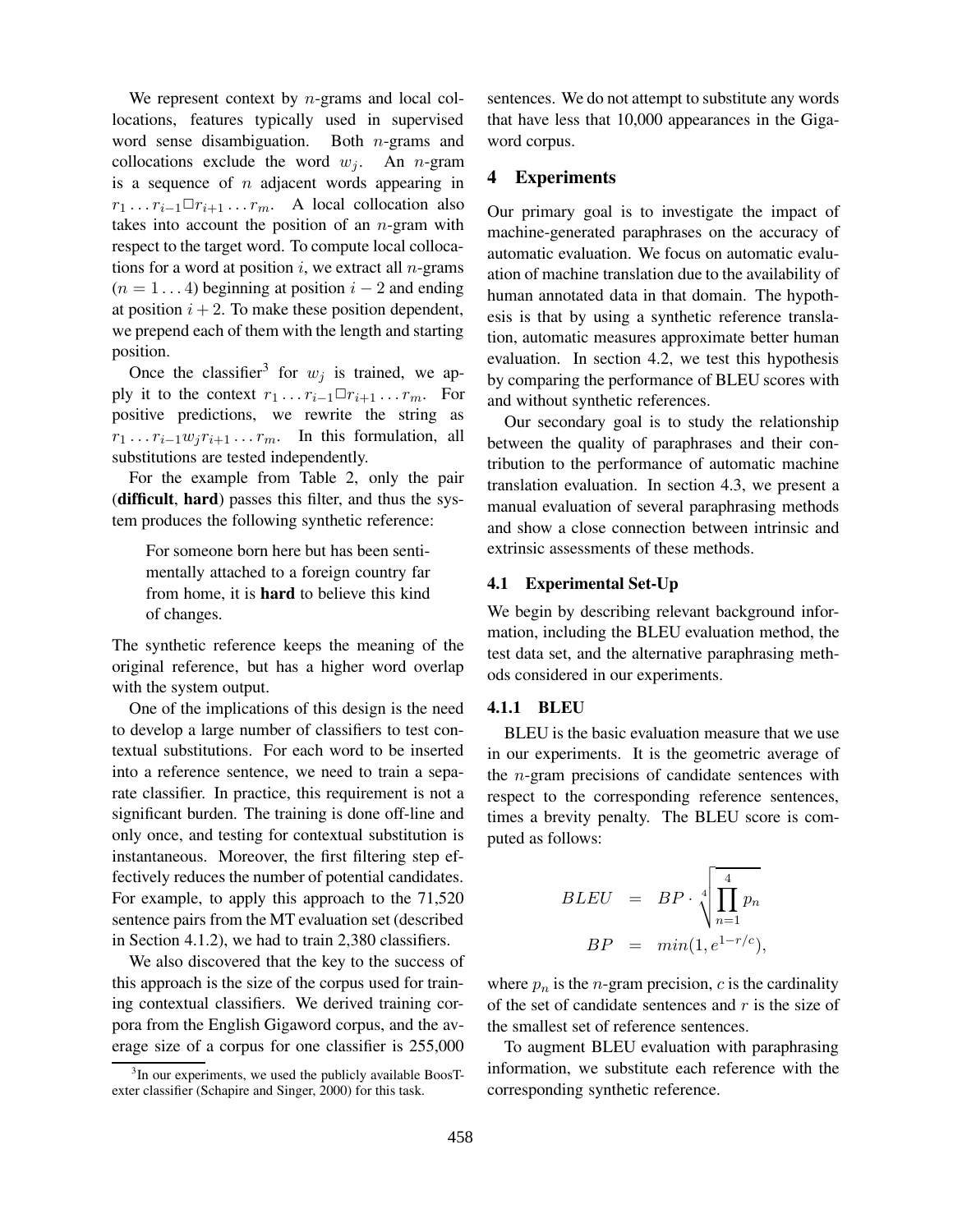## **4.1.2 Data**

We use the Chinese portion of the 2004 NIST MT dataset. This portion contains 200 Chinese documents, subdivided into a total of 1788 segments. Each segment is translated by ten machine translation systems and by four human translators. A quarter of the machine-translated segments are scored by human evaluators on a one-to-five scale along two dimensions: adequacy and fluency. We use only adequacy scores, which measure how well content is preserved in the translation.

#### **4.1.3 Alternative Paraphrasing Techniques**

To investigate the effect of paraphrase quality on automatic evaluation, we consider two alternative paraphrasing resources: Latent Semantic Analysis (LSA), and Brown clustering (Brown et al., 1992). These techniques are widely used in NLP applications, including language modeling, information extraction, and dialogue processing (Haghighi et al., 2005; Serafin and Eugenio, 2004; Miller et al., 2004). Both techniques are based on distributional similarity. The Brown clustering is computed by considering mutual information between adjacent words. LSA is a dimensionality reduction technique that projects a word co-occurrence matrix to lower dimensions. This lower dimensional representation is then used with standard similarity measures to cluster the data. Two words are considered to be a paraphrase pair if they appear in the same cluster.

We construct 1000 clusters employing the Brown method on 112 million words from the North American New York Times corpus. We keep the top 20 most frequent words for each cluster as paraphrases. To generate LSA paraphrases, we used the Infomap software<sup>4</sup> on a 34 million word collection of articles from the American News Text corpus. We used the default parameter settings: a 20,000 word vocabulary, the 1000 most frequent words (minus a stoplist) for features, a 15 word context window on either side of a word, a 100 feature reduced representation, and the 20 most similar words as paraphrases.

While we experimented with several parameter settings for LSA and Brown methods, we do not claim that the selected settings are necessarily optimal. However, these methods present sensible com-

| Method           | 1 reference | 2 references |
|------------------|-------------|--------------|
| <b>BLEU</b>      | 0.9657      | 0.9743       |
| WordNet          | 0.9674      | 0.9763       |
| <b>ContextWN</b> | 0.9677      | 0.9764       |
| LSA.             | 0.9652      | 0.9736       |
| <b>Brown</b>     | 0.9662      | 0.9744       |

Table 4: Pearson adequacy correlation scores for rewriting using one and two references, averaged over ten runs.

| Method    | vs. BLEU | vs. ContextWN  |
|-----------|----------|----------------|
| WordNet   | ⊲⊲       |                |
| ContextWN | ⊲⊲       |                |
| LSA       | X        | $\wedge\wedge$ |
| Brown     | 7K I     |                |

Table 5: Paired t-test significance for all methods compared to BLEU as well as our method for one reference. Two triangles indicates significant at the 99% confidence level, one triangle at the 95% confidence level and X not significant. Triangles point towards the better method.

parison points for understanding the relationship between paraphrase quality and its impact on automatic evaluation.

Table 3 shows synthetic references produced by the different paraphrasing methods.

## **4.2 Impact of Paraphrases on Machine Translation Evaluation**

The standard way to analyze the performance of an evaluation metric in machine translation is to compute the Pearson correlation between the automatic metric and human scores (Papineni et al., 2002; Koehn, 2004; Lin and Och, 2004; Stent et al., 2005). Pearson correlation estimates how linearly dependent two sets of values are. The Pearson correlation values range from 1, when the scores are perfectly linearly correlated, to -1, in the case of inversely correlated scores.

To calculate the Pearson correlation, we create a document by concatenating 300 segments. This strategy is commonly used in MT evaluation, because of BLEU's well-known problems with documents of small size (Papineni et al., 2002; Koehn, 2004). For each of the ten MT system translations,

<sup>4</sup>http://infomap-nlp.sourceforge.net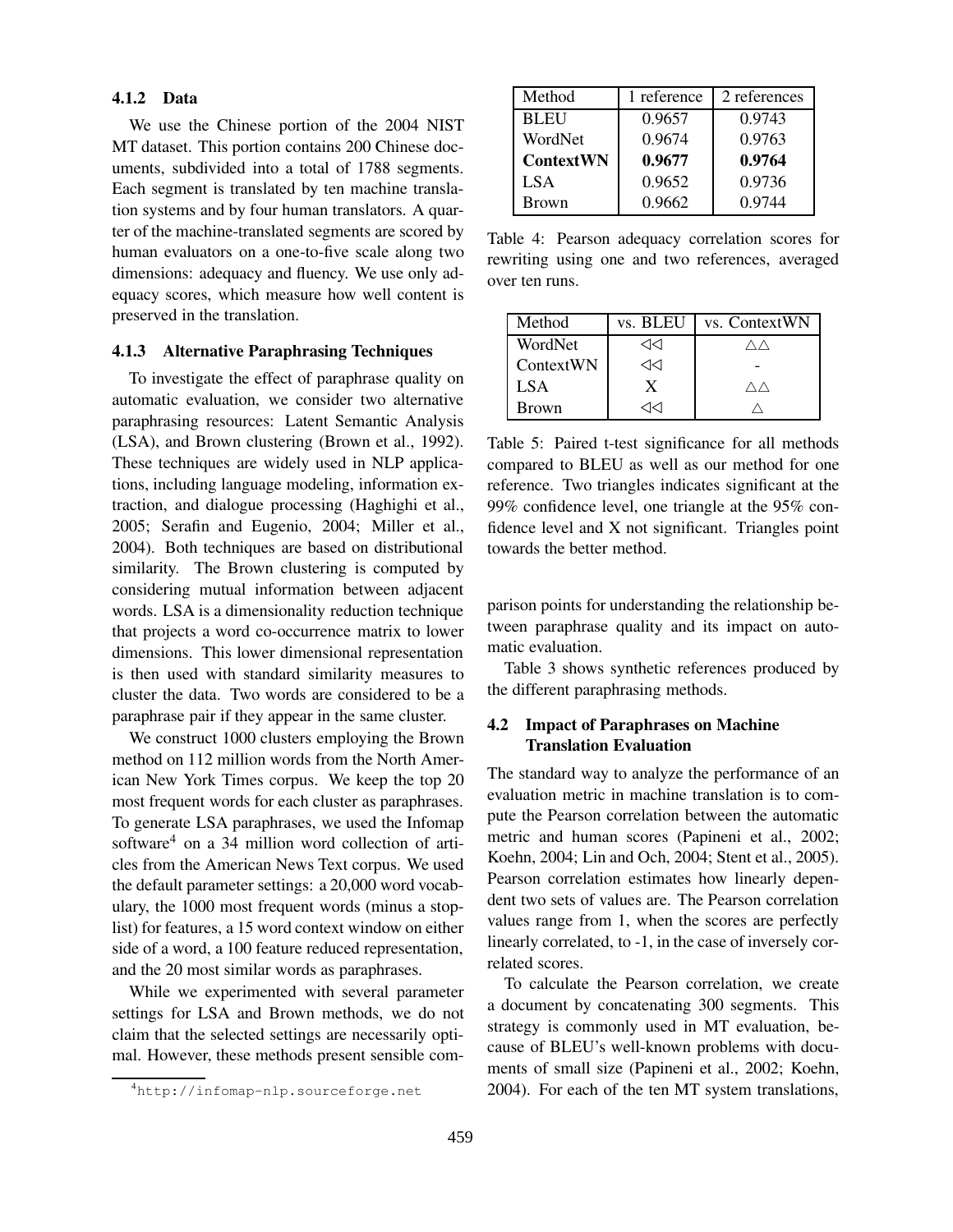| Reference:   | The monthly magazine "Choices" has won the deep trust of the residents. The current        |  |  |
|--------------|--------------------------------------------------------------------------------------------|--|--|
|              | Internet edition of "Choices" will give full play to its functions and will help           |  |  |
|              | consumers get quick access to market information.                                          |  |  |
| System:      | The public has a lot of faith in the "Choice" monthly magazine and the Council is now      |  |  |
|              | working on a web version. This will enhance the magazine's function and help consumer      |  |  |
|              | to acquire more up-to-date market information.                                             |  |  |
| WordNet      | The monthly magazine "Choices" has won the deep <b>faith</b> of the residents. The current |  |  |
|              | Internet version of "Choices" will give full play to its functions and will help           |  |  |
|              | consumers <b>acquire</b> quick access to market information.                               |  |  |
| ContextWN    | The monthly magazine "Choices" has won the deep trust of the residents. The current        |  |  |
|              | Internet version of "Choices" will give full play to its functions and will help           |  |  |
|              | consumers <b>acquire</b> quick access to market information.                               |  |  |
| <b>LSA</b>   | The monthly magazine "Choice" has won the deep trust of the residents. The current         |  |  |
|              | web edition of "Choice" will give full play to its functions and will help                 |  |  |
|              | consumer get quick access to market information.                                           |  |  |
| <b>Brown</b> | The monthly magazine "Choices" has won the deep trust of the residents. The current        |  |  |
|              | Internet version of "Choices" will give full play to its functions and will help           |  |  |
|              | consumers get quick access to market information.                                          |  |  |

Table 3: Sample of paraphrasings produced by each method based on the corresponding system translation. Paraphrased words are in bold and filtered words underlined.

the evaluation metric score is calculated on the document and the corresponding human adequacy score is calculated as the average human score over the segments. The Pearson correlation is calculated over these ten pairs (Papineni et al., 2002; Stent et al., 2005). This process is repeated for ten different documents created by the same process. Finally, a paired t-test is calculated over these ten different correlation scores to compute statistical significance.

Table 4 shows Pearson correlation scores for BLEU and the four paraphrased augmentations, averaged over ten runs.<sup>5</sup> In all ten tests, our method based on contextual rewriting (ContextWN) improves the correlation with human scores over BLEU. Moreover, in nine out of ten tests ContextWN outperforms the method based on WordNet. The results of statistical significance testing are summarized in Table 5. All the paraphrasing methods except LSA, exhibit higher correlation with human scores than plain BLEU. Our method significantly outperforms BLEU, and all the other paraphrasebased metrics. This consistent improvement confirms the importance of contextual filtering.

The third column in Table 4 shows that automatic paraphrasing continues to improve correlation scores even when two human references are paraphrased using our method.

#### **4.3 Evaluation of Paraphrase Quality**

In the last section, we saw significant variations in MT evaluation performance when different paraphrasing methods were used to generate a synthetic reference. In this section, we examine the correlation between the quality of automatically generated paraphrases and their contribution to automatic evaluation. We analyze how the substitution frequency and the accuracy of those substitutions contributes to a method's performance.

We compute the substitution frequency of an automatic paraphrasing method by counting the number of words it rewrites in a set of reference sentences. Table 6 shows the substitution frequency and the corresponding BLEU score. The substitution frequency varies greatly across different methods — LSA is by far the most prolific rewriter, while Brown produces very few substitutions. As expected, the more paraphrases identified, the higher the BLEU score for the method. However, this increase does

 $5$ Depending on the experimental setup, correlation values can vary widely. Our scores fall within the range of previous researchers (Papineni et al., 2002; Lin and Och, 2004).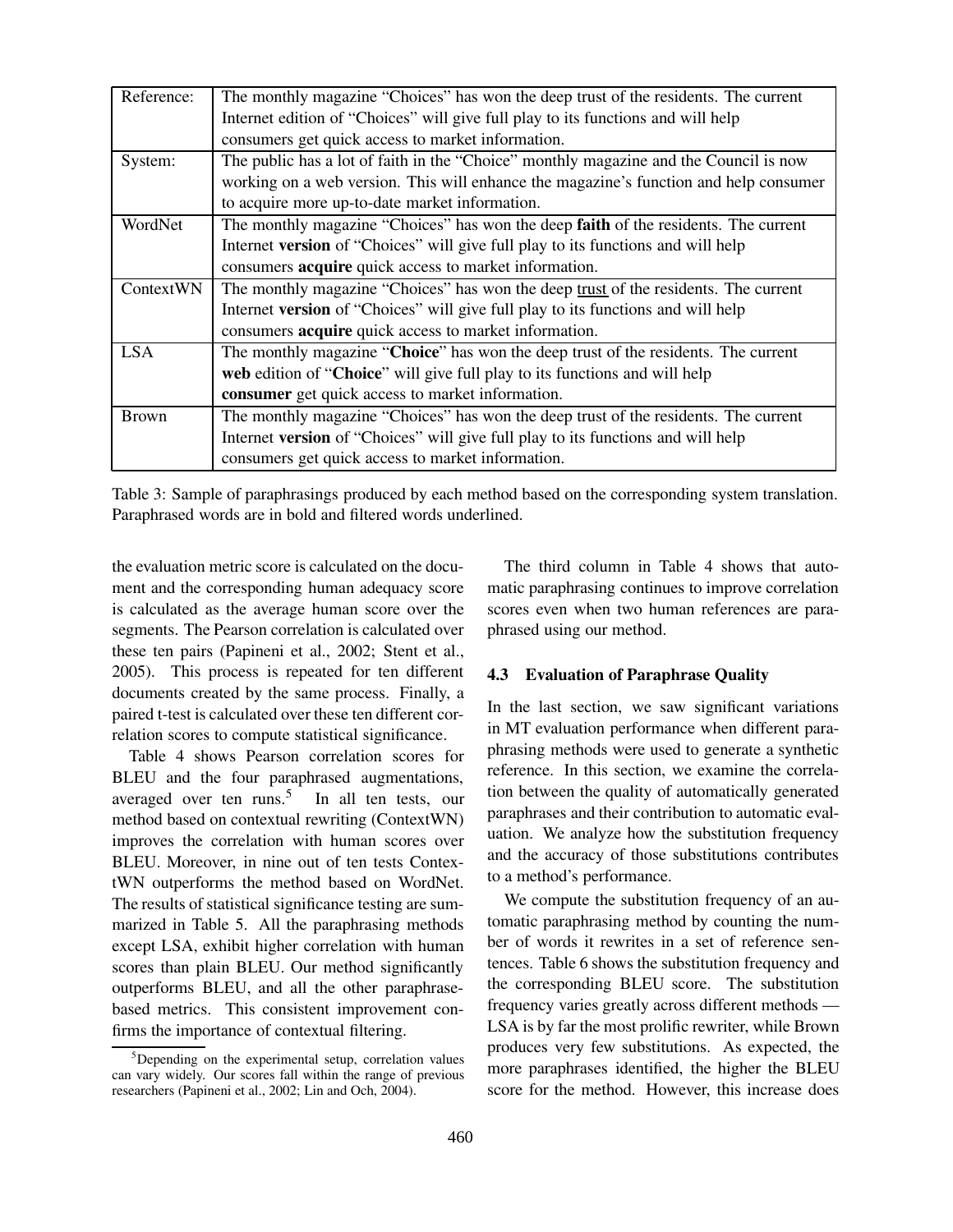| Method      | Score  | Substitutions |
|-------------|--------|---------------|
| <b>BLEU</b> | 0.0913 |               |
| WordNet     | 0.0969 | 994           |
| ContextWN   | 0.0962 | 742           |
| <b>LSA</b>  | 0.992  | 2080          |
| Brown       | 0.921  | 117           |

Table 6: Scores and the number of substitutions made for all 1788 segments, averaged over the different MT system translations

| Method            | Judge 1  | Judge 2  | Kappa |
|-------------------|----------|----------|-------|
|                   | accuracy | accuracy |       |
| WordNet           | $63.5\%$ | 62.5%    | 0.74  |
| <b>Context WN</b> | 75%      | 76.0%    | 0.69  |
| LSA.              | 30%      | 31.5%    | 0.73  |
| Brown             | 56%      | 56%      | 0.72  |

Table 7: Accuracy scores by two human judges as well as the Kappa coefficient of agreement.

not translate into better evaluation performance. For instance, our contextual filtering method removes approximately a quarter of the paraphrases suggested by WordNet and yields a better evaluation measure. These results suggest that the substitution frequency cannot predict the utility value of the paraphrasing method.

Accuracy measures the correctness of the proposed substitutions in the context of a reference sentence. To evaluate the accuracy of different paraphrasing methods, we randomly extracted 200 paraphrasing examples from each method. A paraphrase example consists of a reference sentence, a reference word to be paraphrased and a proposed paraphrase of that reference (that actually occurred in a corresponding system translation). The judge was instructed to mark a substitution as correct only if the substitution was both semantically and grammatically correct in the context of the original reference sentence.

Paraphrases produced by the four methods were judged by two native English speakers. The pairs were presented in random order, and the judges were not told which system produced a given pair. We employ a commonly used measure, Kappa, to assess agreement between the judges. We found that

|              | negative | positive |
|--------------|----------|----------|
| filtered     | 40       |          |
| non-filtered | 33       | 100      |

Table 8: Confusion matrix for the context filtering method on a random sample of 200 examples labeled by the first judge.

on all the four sets the Kappa value was around 0.7, which corresponds to substantial agreement (Landis and Koch, 1977).

As Table 7 shows, the ranking between the accuracy of the different paraphrasing methods mirrors the ranking of the corresponding MT evaluation methods shown in Table 4. The paraphrasing method with the highest accuracy, ContextWN, contributes most significantly to the evaluation performance of BLEU. Interestingly, even methods with moderate accuracy, i.e. 63% for WordNet, have a positive influence on the BLEU metric. At the same time, poor paraphrasing accuracy, such as LSA with 30%, does hurt the performance of automatic evaluation.

To further understand the contribution of contextual filtering, we compare the substitutions made by WordNet and ContextWN on the same set of sentences. Among the 200 paraphrases proposed by WordNet, 73 (36.5%) were identified as incorrect by human judges. As the confusion matrix in Table 8 shows, 40 (54.5%) were eliminated during the filtering step. At the same time, the filtering erroneously eliminates 27 positive examples (21%). Even at this level of false negatives, the filtering has an overall positive effect.

#### **5 Conclusion and Future Work**

This paper presents a comprehensive study of the impact of paraphrases on the accuracy of automatic evaluation. We found a strong connection between the quality of automatic paraphrases as judged by humans and their contribution to automatic evaluation. These results have two important implications: (1) refining standard measures such as BLEU with paraphrase information moves the automatic evaluation closer to human evaluation and (2) applying paraphrases to MT evaluation provides a task-based assessment for paraphrasing accuracy.